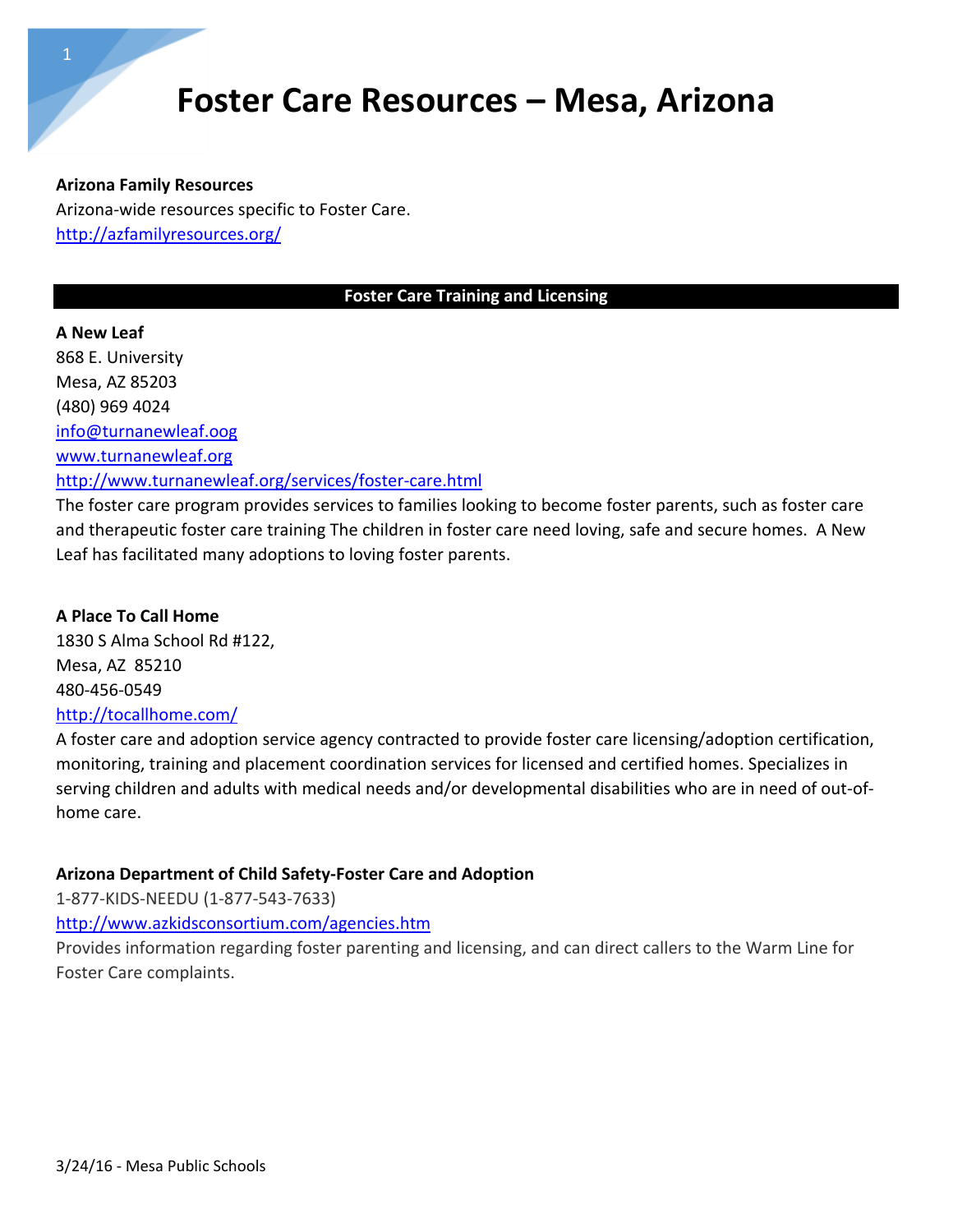#### **Child Crisis Arizona w/Arizona Adoption & Foster Care**

817 N. Country Club Mesa, AZ 85201 (480) 834-9424 [info@childcrisisaz.org](mailto:info@childcrisisaz.org) [www.childcrisisaz.org](http://www.childcrisisaz.org/) <http://childcrisisaz.org/what-we-do/adoption-foster-care/>

Child Crisis Arizona's Foster Care & Adoption program is committed to helping children in out-of-home care by licensing and certifying parents for foster care and adoption. The range of services and support along with realistic training prepares families for the placement of children of all ages and backgrounds.

**RISE Mesa** 4554 E. Inverness Avenue Mesa, Arizona 85206 1(866)-242-2714 [risefs@riseservicesinc.org](mailto:risefs@riseservicesinc.org) <http://riseservicesinc.org/services/family-services/>

RISE provides foster Care training, preparation, and licensing as well as 24 hour support for and assistance during this process.

#### Family Support and Networking

#### **Arizona Association for Foster & Adoptive Parents**

1702 E. Highland, Ste. 211 Phoenix, AZ 85016 Phone: 602-884-1801 <http://azafap.org/> <http://azafap.org/events/>

The Arizona Association for Foster and Adoptive Parents is a non-profit, statewide organization that serves families who adopt children and provide foster and kinship care. Working in partnership with child welfare professionals and the community, the purpose is to support, educate, empower and provide a unified voice for Arizona's foster and adoptive families, with the goal of increasing the well-being and stability of Arizona's most vulnerable children. Some events/services may be offered in Mesa.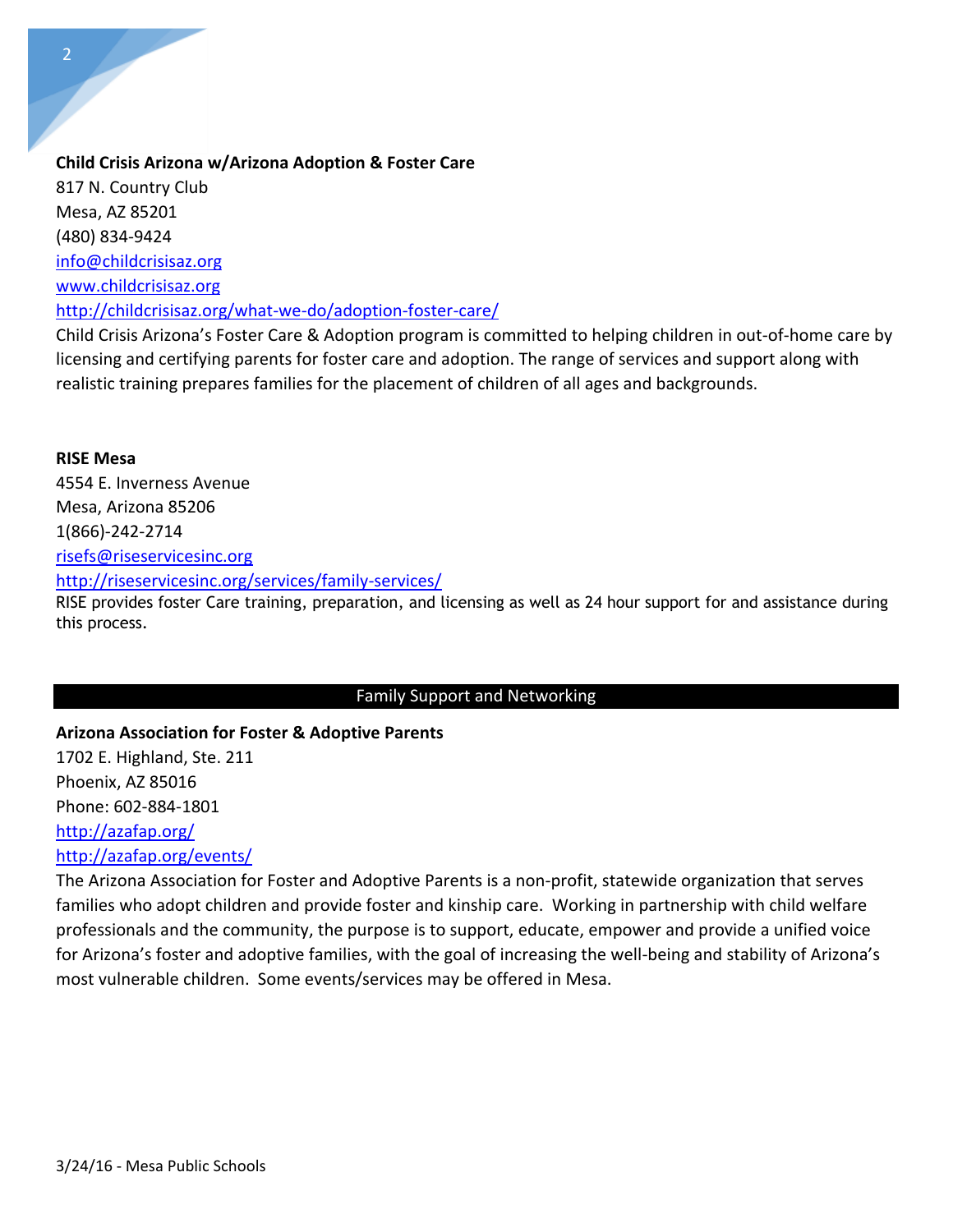#### **Arizonans for Children Inc.**

East Valley Center -in the Desert Heritage Church 1020 N Horne Mesa, Arizona 85203 (480)838-0085

#### <http://www.arizonansforchildren.org/>

Facilitate free services/opportunities and provide effective solutions to alleviate hardships and improve the fragile lives of the *abused*, *abandoned*, and *neglected* children in foster care. AFC provides abused, neglected and abandoned children with:

- Children's Visitation Center providing a safe and fun place for family visits. All appointments are set up through the Department of Child Safety.
- Tutor/Mentor Program, an adult mentor/tutor is assigned to work with a child in foster care for a minimum of 2 hours per week for one year to help improve educational and emotional outcomes.
- Justice League Program, a legal education program teaching foster youths ages 12 to 18 about their rights and responsibilities under law in the state of Arizona. Speakers include Juvenile Judges, Lawyers, DCS Young Adult Division and other motivational speakers who help encourage youths to make smart choices in preparing to age out of foster care.
- Financial Literacy Aging Out Program, partnering with Take Charge America, we have developed an Aging Out Program with emphasis on learning life skills to successfully age out of foster care. These are practical, interesting and innovative classes.
- Dance Program, partnering with Ballet Arizona, Boys & Girls Clubs and ASU Sun Devils Stadium we provide weekly dance classes for youths in foster care, including classes in Jazz, Modern, Ballet, Hip Hop, Salsa, Meringue, Bachata and break dancing.
- Cooking Program, Sewing & Craft Classes; we offer weekly cooking, craft and sewing classes at valleywide locations. Students will learn techniques in food preparation, safety and nutrition, hand and machine sewing as well as how to make creative and low-cost craft projects.
- Special Events such as monthly birthday parties, Days of Beauty, swimming, bowling, ice skating, roller skating parties, laser tag, Enchanted Island, Train Park Picnic, Holiday parties etc.

#### **Child Crisis Arizona**

817 N. Country Club Mesa AZ 85201 (480) 834-9424 [info@childcrisisaz.org](mailto:info@childcrisisaz.org) [www.childcrisisaz.org](http://www.childcrisisaz.org/) <http://childcrisisaz.org/what-we-do/education-and-tools-for-families/support-groups/>

Foster and Adoption Orientations, Relatives/Kinship Support Groups, Adoption Support Groups and Children's Adoption Support Groups and are offered.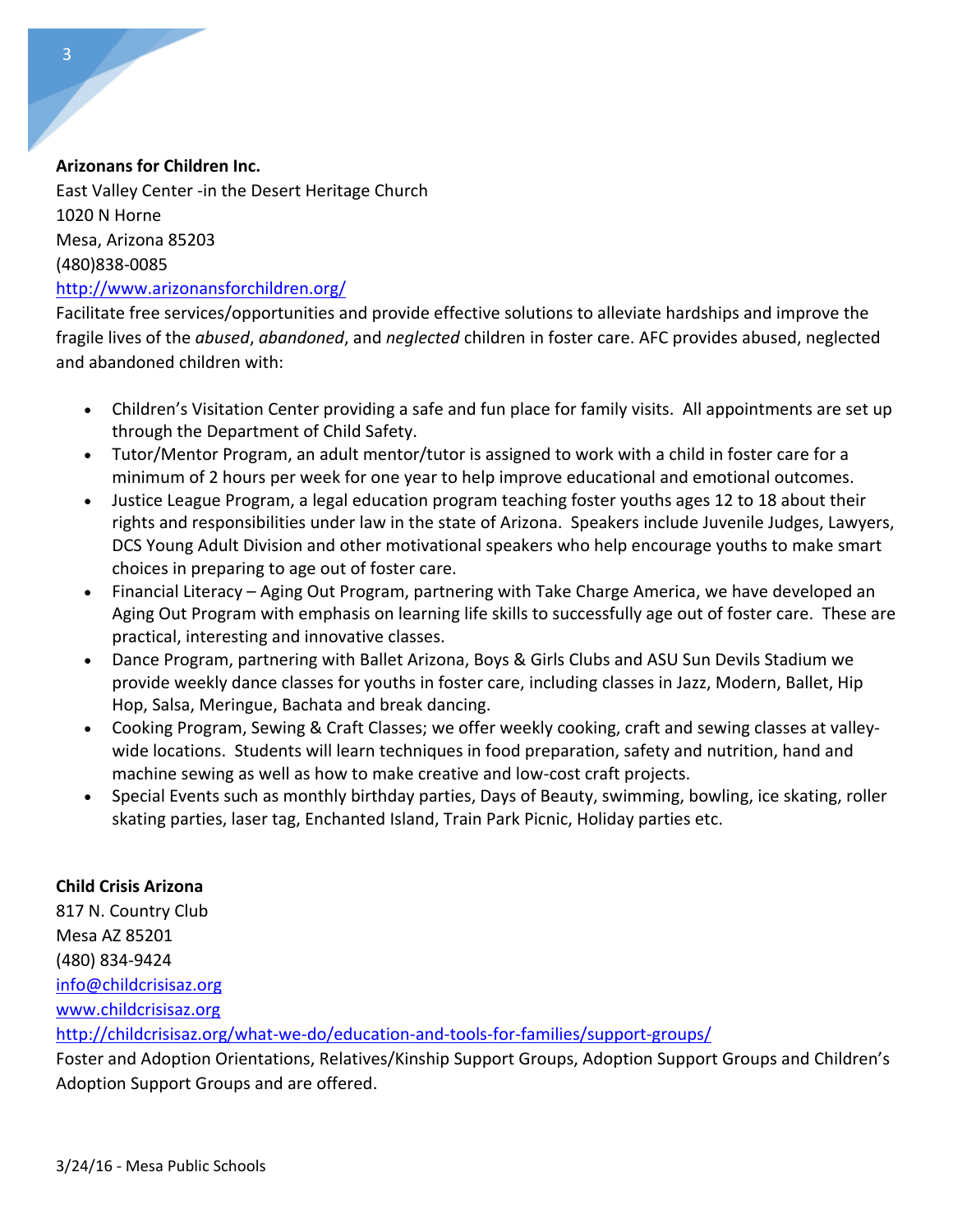#### **Steele Foundation Connections Center**

170 W. University Drive Mesa, AZ 85211 480-834-9424 <http://steeleaz.org/>

Relatives As Parents (RAP) program: kinship/relatives-as-placements families, services offered include 1st Tuesday and 3rd Thursday drop-in RAP support group meetings, 4-week parenting class for kinship/relativesas-placement caregivers and a 4-week class for children ages 8-12 in kinship care. Call for information and location.

#### Funding/Material Assistance

# **Arizona Friends of Foster Children**

1645 E. Missouri Ave., Suite 450 Phoenix, AZ 85016 <http://www.affcf.org/>

The Arizona Friends of Foster Children Foundation promotes the self-esteem and enriches the lives of Arizona's children in foster care by funding social, athletic and educational activities and items that provide them with quality experiences while they live through very difficult circumstances. Assistance is provided for foster care youth and families throughout Arizona. Scholarships and funds to set up an apartment are available. Staff can accompany foster youth on a college campus visit and help them complete college applications. The **Keys to Success** program offers career exploration, job training, and job placement services.

#### **Arizona Helping Hands**

7850 E Gelding Dr Suite 500 Scottsdale, Arizona 85260 (480) 889-0604 [Dreamcatcher@azhelpinghands.org](mailto:Dreamcatcher@azhelpinghands.org) <http://www.azhelpinghands.org/>

Provides both Licensed and Kinship Foster Families throughout Arizona with twin beds, cribs, clothing, diapers, holiday and birthday packages, school supplies and backpacks. Children must have a Notice to Provider from DCS. Service is by appointment only.

#### **Helen's Hope Chest**

126 E University Drive Mesa, AZ 85201 Phone:(480) 969-5411 <https://www.mesaunitedway.org/helens-hope-chest-1> <http://dianeandbrucehallefoundation.org/stories/helens/>

3/24/16 - Mesa Public Schools

4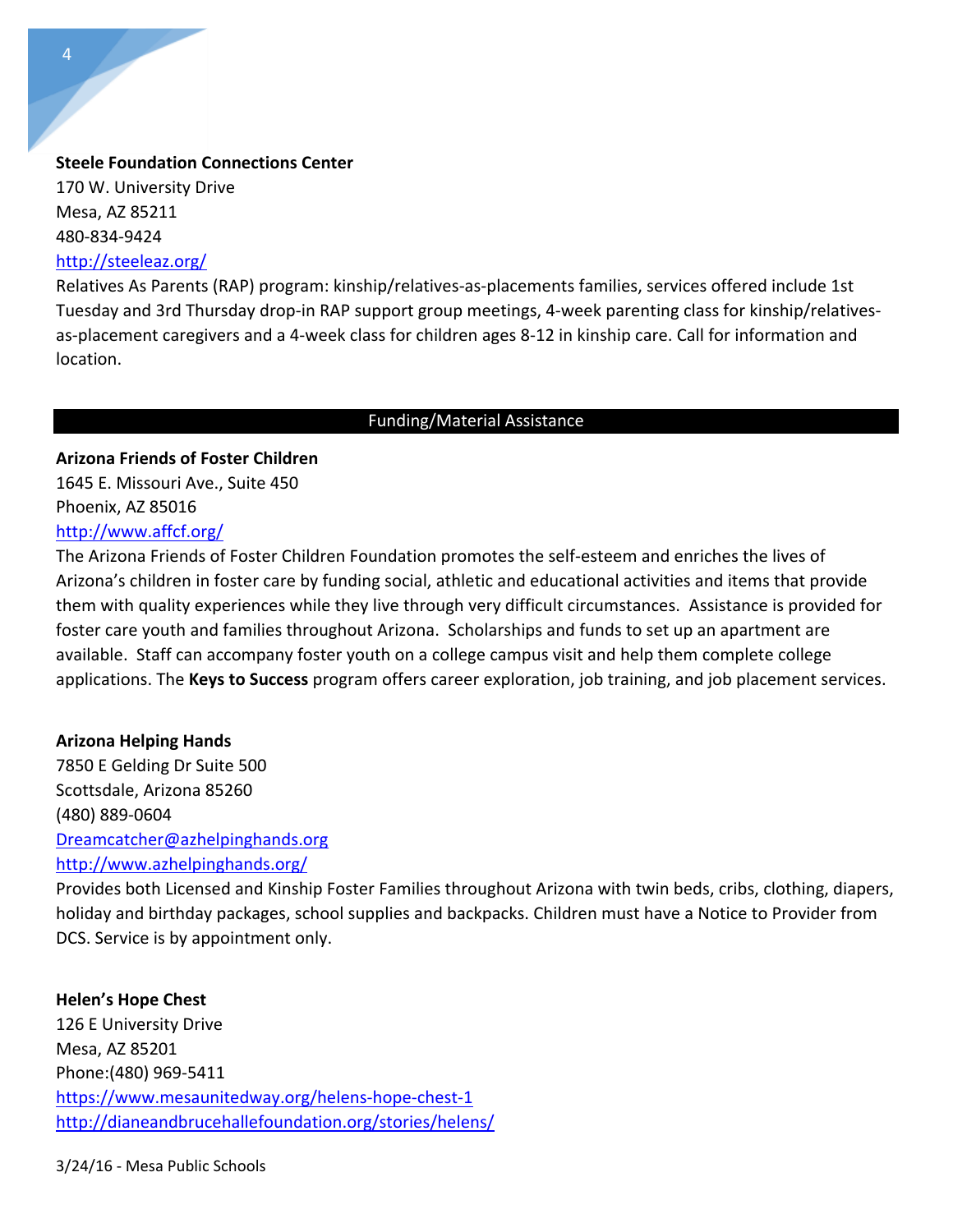Helen's Hope Chest fulfills the dreams of thousands of foster children from throughout the East Valley and beyond by providing them with quality clothing, school supplies, books, gift cards, toys, games and more at no cost to their foster parents.

#### Transition Support for Foster Care Youth

**Adelante Healthcare Navigators – Mesa**

1705 W Main St Mesa, AZ 85201 1(877) 809-5092

#### [http://www.adelantehealthcare.com](http://www.adelantehealthcare.com/)

Assists with **Young Adult Transitional Insurance (YATI)** enrollment. YATI is health insurance for former Foster Youth. As of January 1, 2014, regardless of their income, most young adults who were in foster care at age 18 and are under age 26 are entitled to enroll in Arizona's Medicaid program known as AHCCCS. There is no open enrollment deadline. For young adults who were in foster care, access to health care services and preventative care is critical in their successful transition to adulthood. Having insurance means young adults can receive important and consistent health services even after they age-out from foster care on their 18th birthdays. Health care tool kit for former foster youth (with YATI information): <http://azchildren.org/wp-content/uploads/2014/07/Health-Care-Toolkit.pdf>

#### **Young Adult Program (YAP) Arizona Department of Child Safety**

#### (480) 247-1413

The state of Arizona provides services to assist teens in foster care to develop the skills and competencies necessary for a successful transition to adulthood. "Foster care" means any type of out-of-home placement, including relative/kinship care, licensed foster care, licensed group home/RTC, Independent Living Subsidy, etc. Services are available to youth in foster care who have been identified as "likely" to reach the age of 18 while in foster care, and to former foster youth living in Arizona, who are under 21 years of age, and were in a state or tribal foster care system at age 16 or older, or were adopted from a state foster care system at age 16 or older.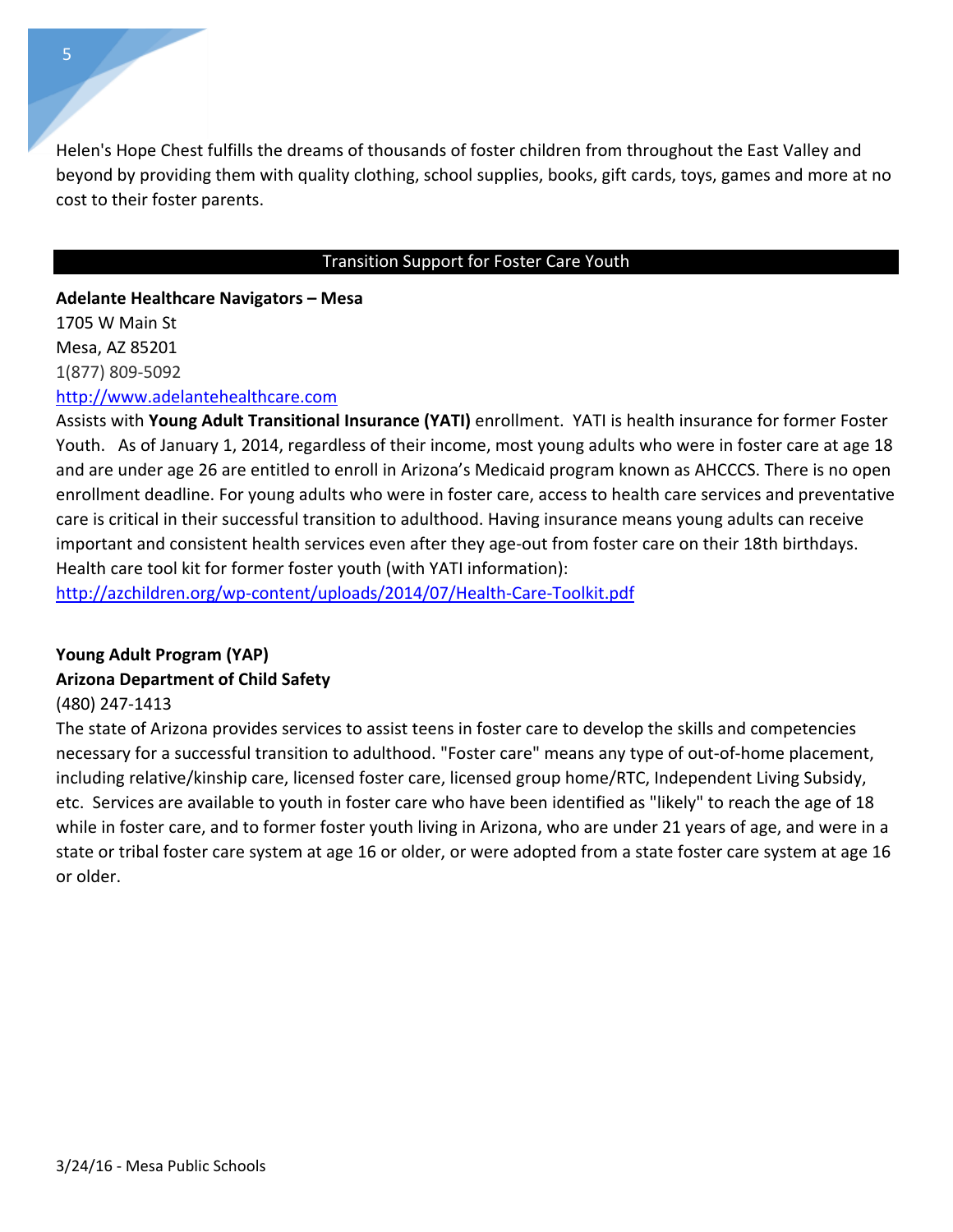#### Higher Education Resources

### **Arizona State University Foster Youth Web Portal**

<https://students.asu.edu/foster-youth>

Resources and information for foster youth who are thinking about applying to ASU or have already applied.

- Admissions resources (planning high school courses, when a student cannot pay for SAT/ACT, timelines, and more)<https://students.asu.edu/foster-youth/admission>
- Paying for College resources (tuition waiver, ETV and more) [https://students.asu.edu/foster](https://students.asu.edu/foster-youth/paying)[youth/paying](https://students.asu.edu/foster-youth/paying)
- Scholarship Resources (ASU scholarships, Casey Family Scholarships, Foster Parent Scholarships and more)<https://students.asu.edu/arizona-foster-youth-programs#scholarships>
- School Counselor resources (how and when to apply, financial aid, major and degree options) <https://students.asu.edu/counselors>

### **Bridging Success** <https://students.asu.edu/foster-youth/bridging-success>

This program connects foster youth to ASU and supports them until they graduate.

- Staff will help foster youth complete a college application, access resources for filling out the FAFSA, identify scholarships, and get answers to their questions about ASU.
- Contact [bridgingsuccess@asu.edu](mailto:bridgingsuccess@asu.edu) or call Justine Cheung, Program Coordinator, at 602-496-0054.

# **Bridging Success Early Start** <https://students.asu.edu/foster-youth/bridging-success/early-start> This *free,* 6-day, residential, transition-to-college program connects entering foster youth to peers in the

Bridging Success community and to ASU resources.

- Program dates: Sunday, August 7, 2016 Friday, August 12, 2016.Also provides information about State-Specific Foster Child scholarships and Tuition Waiver programs.
- Registration opens on March 31, 2016.

## **Maricopa Community Colleges** - **Bridging Success Initiative**

<https://asa.maricopa.edu/departments/office-of-student-affairs/initiatives/bridging-success-initiative>

- Provides access to tutoring, academic counseling, career planning, and any additional support needed by foster youth enrolled in Maricopa Community Colleges.
- Staff and faculty participate in Fostering Advocates training and commit to helping foster youth take the next step in their education and advocating for their success.